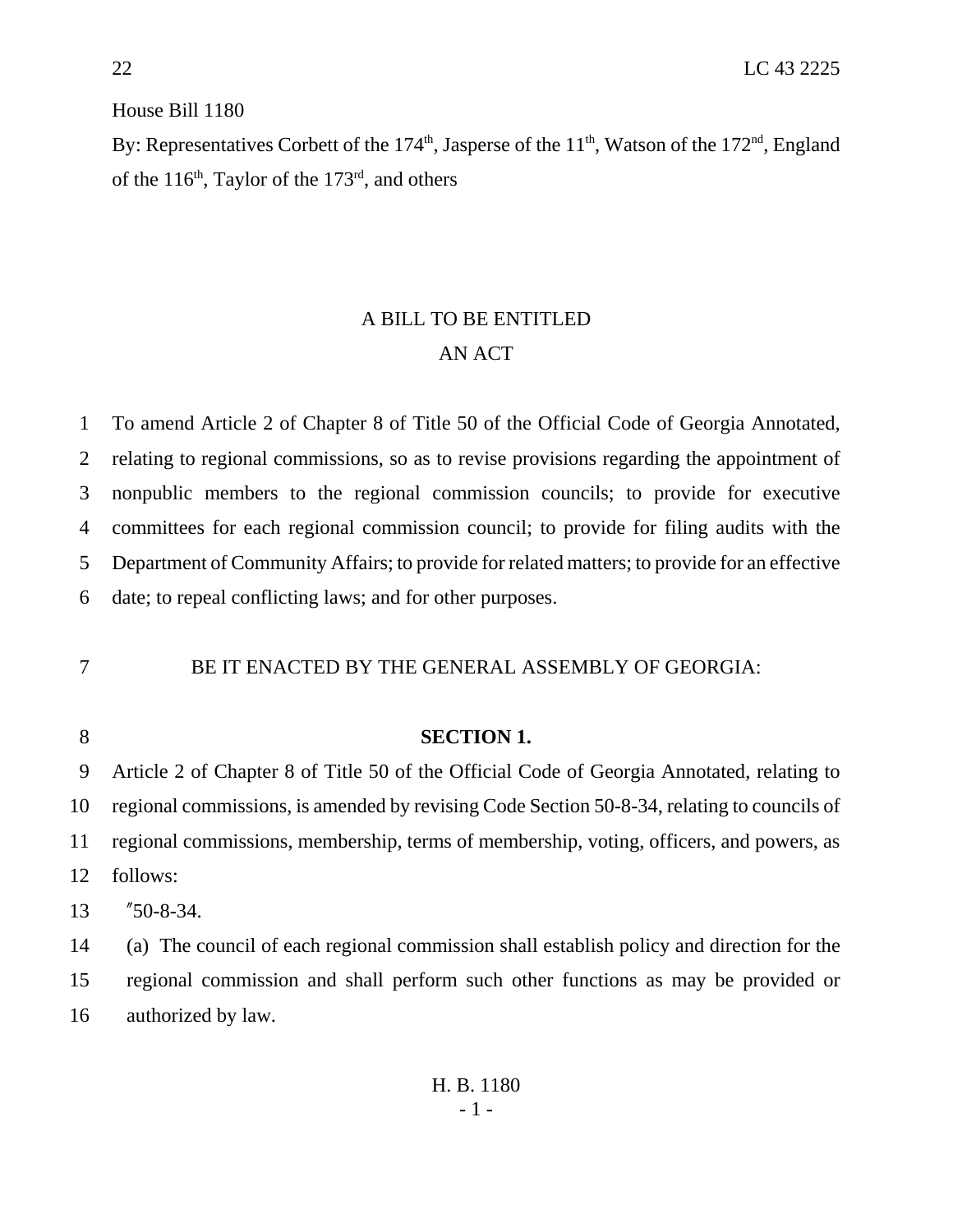17 (b) The manner of selecting such regional commission council members councilmembers shall be as prescribed by its bylaws and membership on the council shall be determined as follows:

 (1) The council shall include the chief elected official of each county governing body in 21 the region for a period of time concurrent with each such elected official's term of elected 22 office. If the chief elected official for a county is unable to serve on the council, he or she shall appoint another elected county official. In the case of a consolidated government where there is not another municipality located within the boundaries of the county, a second member of such consolidated government shall be appointed to the board;

 (2) The council shall include one elected official from one municipality in each county in the region for a period of time concurrent with each such elected official's term of elected office; and

29 (3) The council shall include three residents of the region appointed by the Governor, each for a term of two years. One of such three appointees shall be a member of a school board located within the region or a superintendent of schools within the region, and two 32 of such three appointees shall be nonpublic council members; one nonpublic resident of each county in the region appointed by the governing authority of such county to serve a term of two years.

 (4) The council shall include one nonpublic council member appointed by the Lieutenant Governor for a term of two years and one nonpublic council member appointed by the Speaker of the House of Representatives for a term of two years; and

 (5) The council may include any additional members determined necessary by the commissioner for purposes of complying with laws or regulations, or otherwise. Any 40 such additional members shall be selected by the council and shall serve for a term of one year.

- (c) The term of a member shall terminate immediately upon:
- (1) Resignation by a member;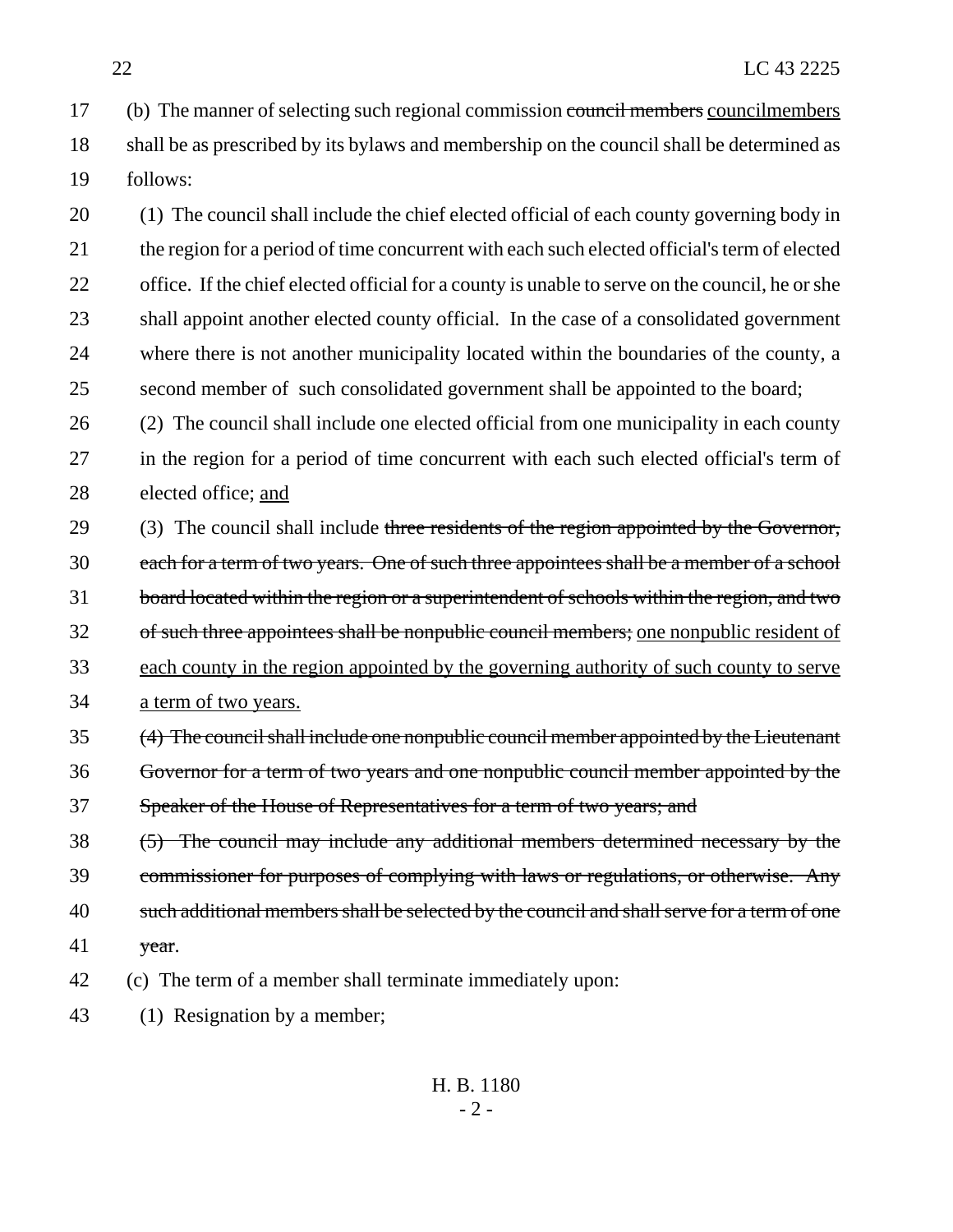| 44 | (2) Death of a member or inability to serve as a member due to medical infirmity or other    |
|----|----------------------------------------------------------------------------------------------|
| 45 | incapacity; or                                                                               |
| 46 | (3) Any change in local elective office or residence of a member which would cause the       |
| 47 | composition of the council not to comply with the requirements of subsection (b) of this     |
| 48 | Code section.                                                                                |
| 49 | (d) Each member of the council shall have one vote. Establishment of a quorum for            |
| 50 | purposes of the conduct of business shall be determined by the bylaws of the regional        |
| 51 | commission.                                                                                  |
| 52 | (e) Each regional commission council shall elect from among its council members              |
| 53 | councilmembers a chairperson, vice chairperson, and secretary or treasurer who shall serve   |
| 54 | for a term of two years and until their successors are elected and qualified. Such elections |
| 55 | shall be held biennially at a meeting designated for that purpose in the regional            |
| 56 | commission's bylaws.                                                                         |
| 57 | (f) Each council shall exercise the following powers:                                        |
| 58 | The powers, duties, responsibilities, and functions enumerated in Code<br>(1)                |
| 59 | Section 50-8-35;                                                                             |
| 60 | The appointment and removal of a full-time executive director for the regional<br>(2)        |
| 61 | commission;                                                                                  |
| 62 | The establishment of such committees as the council shall deem appropriate<br>(3)            |
| 63 | Reserved;                                                                                    |
| 64 | (4) The adoption of an annual work program for the regional commission;                      |
| 65 | The adoption of an annual budget to support the annual work program; and<br>(5)              |
| 66 | (6) The determination of the policies and programs to be implemented and operated by         |
| 67 | the regional commission as may be provided or authorized by law.                             |
| 68 | (g) Each council shall also have an executive committee comprising no less than five but     |
| 69 | no more than nine members of the council appointed by the chairperson, vice chairperson,     |
| 70 | and the secretary or treasurer selected pursuant to subsection (e) of this Code section and  |
|    |                                                                                              |